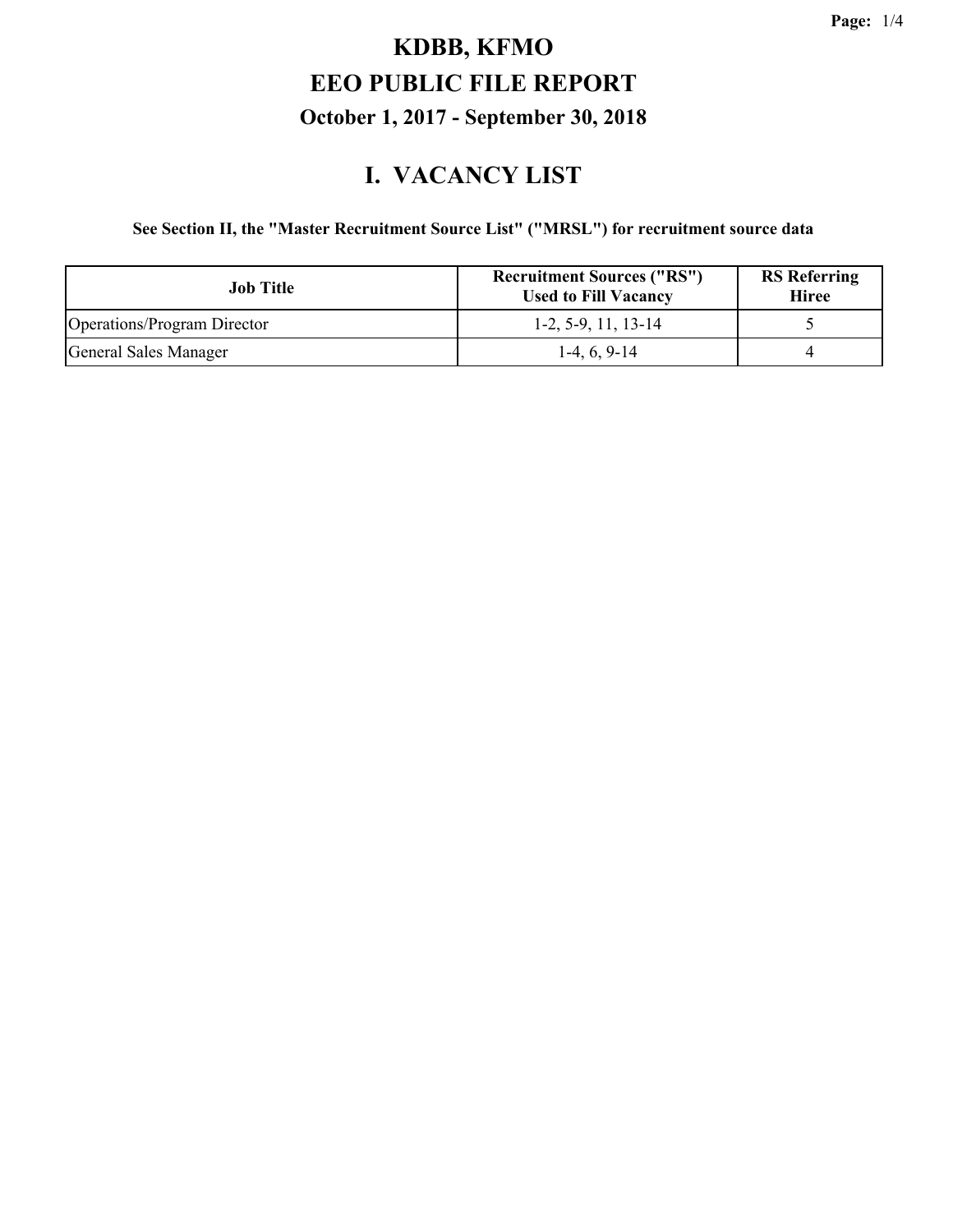## **II. MASTER RECRUITMENT SOURCE LIST ("MRSL")**

| <b>RS</b><br><b>Number</b> | <b>RS</b> Information                                                                                                                                                       | <b>Source Entitled</b><br>to Vacancy<br><b>Notification?</b><br>(Yes/No) | <b>No. of Interviewees</b><br><b>Referred by RS</b><br>Over<br><b>Reporting Period</b> |
|----------------------------|-----------------------------------------------------------------------------------------------------------------------------------------------------------------------------|--------------------------------------------------------------------------|----------------------------------------------------------------------------------------|
| $\mathbf{1}$               | <b>Broadcast Center</b><br>2360 Hampton Avenue<br>St. Louis, Missouri 63139<br>Phone: 314-647-8181<br>Email: placement@broadcastcenterinfo.com<br>John Carroll              | N                                                                        | $\boldsymbol{0}$                                                                       |
| $\overline{2}$             | Central Missouri State Univ<br>University Union 302<br>Warrensburg, Missouri 64093<br>Phone: 660-543-4111<br>Email: mba@mbaweb.org<br>Fax: 1-660-543-4668<br>Theresa Alewel | N                                                                        | $\boldsymbol{0}$                                                                       |
| $\mathfrak{Z}$             | Columbia College<br>1001 Roger Street<br>Columbia, Missouri 65216<br>Phone: 573-875-7425<br>Fax: 1-573-875-7209<br>Don Malson                                               | N                                                                        | $\boldsymbol{0}$                                                                       |
| $\overline{4}$             | <b>Current Employee</b>                                                                                                                                                     | ${\bf N}$                                                                | $\mathbf{1}$                                                                           |
| 5                          | E-mail Inquiry                                                                                                                                                              | ${\bf N}$                                                                | 1                                                                                      |
| 6                          | Jefferson College<br>1000 Viking Drive<br>Hillsboro, Missouri 63050<br>Phone: 636-789-3951<br>Email: bgross@jeffco.edu<br><b>Bob Gross</b>                                  | N                                                                        | $\boldsymbol{0}$                                                                       |
| $\overline{7}$             | Lindenwood College<br>209 South Kingshighway<br>St. Charles, Missouri 63301<br>Phone: 636-949-4806<br>Email: mba@mbaweb.org<br>Fax: 1-636-949-4790<br>Dana Wehrli           | $\mathbf N$                                                              | $\boldsymbol{0}$                                                                       |
| $8\,$                      | Mineral Area College<br>5270 Flat River road<br>park hills, Missouri 63601<br>Phone: 5735183841<br>Email: asheets@mineralarea.edu<br>Allison Sheets                         | $\mathbf N$                                                              | $\boldsymbol{0}$                                                                       |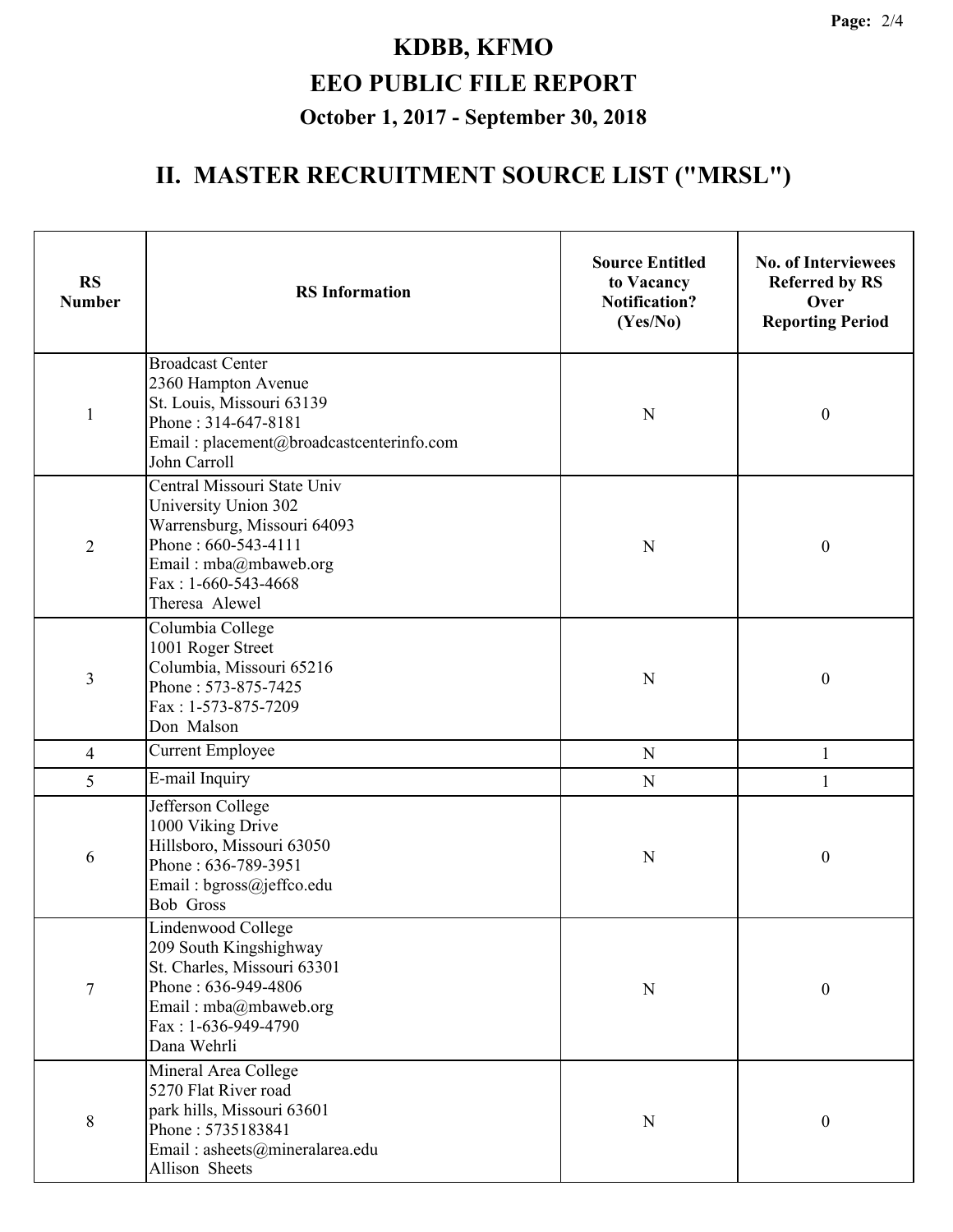## **II. MASTER RECRUITMENT SOURCE LIST ("MRSL")**

| <b>RS</b><br><b>Number</b> | <b>RS</b> Information                                                                                                                                                                                                                                               | <b>Source Entitled</b><br>to Vacancy<br><b>Notification?</b><br>(Yes/No) | <b>No. of Interviewees</b><br><b>Referred by RS</b><br>Over<br><b>Reporting Period</b> |
|----------------------------|---------------------------------------------------------------------------------------------------------------------------------------------------------------------------------------------------------------------------------------------------------------------|--------------------------------------------------------------------------|----------------------------------------------------------------------------------------|
| 9                          | Missouri Broadcasters Association<br>P.O. Box 10445<br>Jefferson City, Missouri 65110-4445<br>Phone: 573-636-6692<br>Email: tharper@mbaweb.org<br>Fax: 1-573-634-8258<br>T Harper                                                                                   | $\mathbf N$                                                              | $\boldsymbol{0}$                                                                       |
| 10                         | Southwest Missouri State Univ<br>901 South National<br>Springfield, Missouri 65804<br>Phone: 417-836-5000<br>Email: careerservices@smsu.edu<br>Fax: 1-417-836-6797<br>Attn Vicki                                                                                    | $\mathbf N$                                                              | $\boldsymbol{0}$                                                                       |
| 11                         | <b>Unitec Career Center</b><br>7163 Raider Rd<br>Bonne Terre, Missouri 63628<br>Phone: 573-358-2271<br>Email: Lkekec@ncsd.k12.mo.us<br>Larry Kekec                                                                                                                  | N                                                                        | $\boldsymbol{0}$                                                                       |
| 12                         | University of Missouri - St Louis<br>One University Blvd<br>St Louis, Missouri 63121<br>Phone: 314-516-5000<br>$Fax: 1-314-516-6535$<br><b>Career Services</b>                                                                                                      | N                                                                        | $\boldsymbol{0}$                                                                       |
| 13                         | Westminister College<br>501 Westminister Ave<br>Fulton, Missouri 65251<br>Phone: 573-642-5138<br>Email: CareerSrv@westminster-mo.edu<br>Virginia Hall                                                                                                               | N                                                                        | $\boldsymbol{0}$                                                                       |
| 14                         | www.mediagignow.com<br>717 Green Valley Road Suite 200<br>Greensboro, North Carolina 27408<br>Phone: 336-553-0620<br>Url: http://www.mediagignow.com<br>Email: customerservice@mediagignow.com<br>MediaGigNow.com<br><b>TOTAL INTERVIEWS OVER REPORTING PERIOD:</b> | N                                                                        | $\boldsymbol{0}$                                                                       |
|                            | $\boldsymbol{2}$                                                                                                                                                                                                                                                    |                                                                          |                                                                                        |